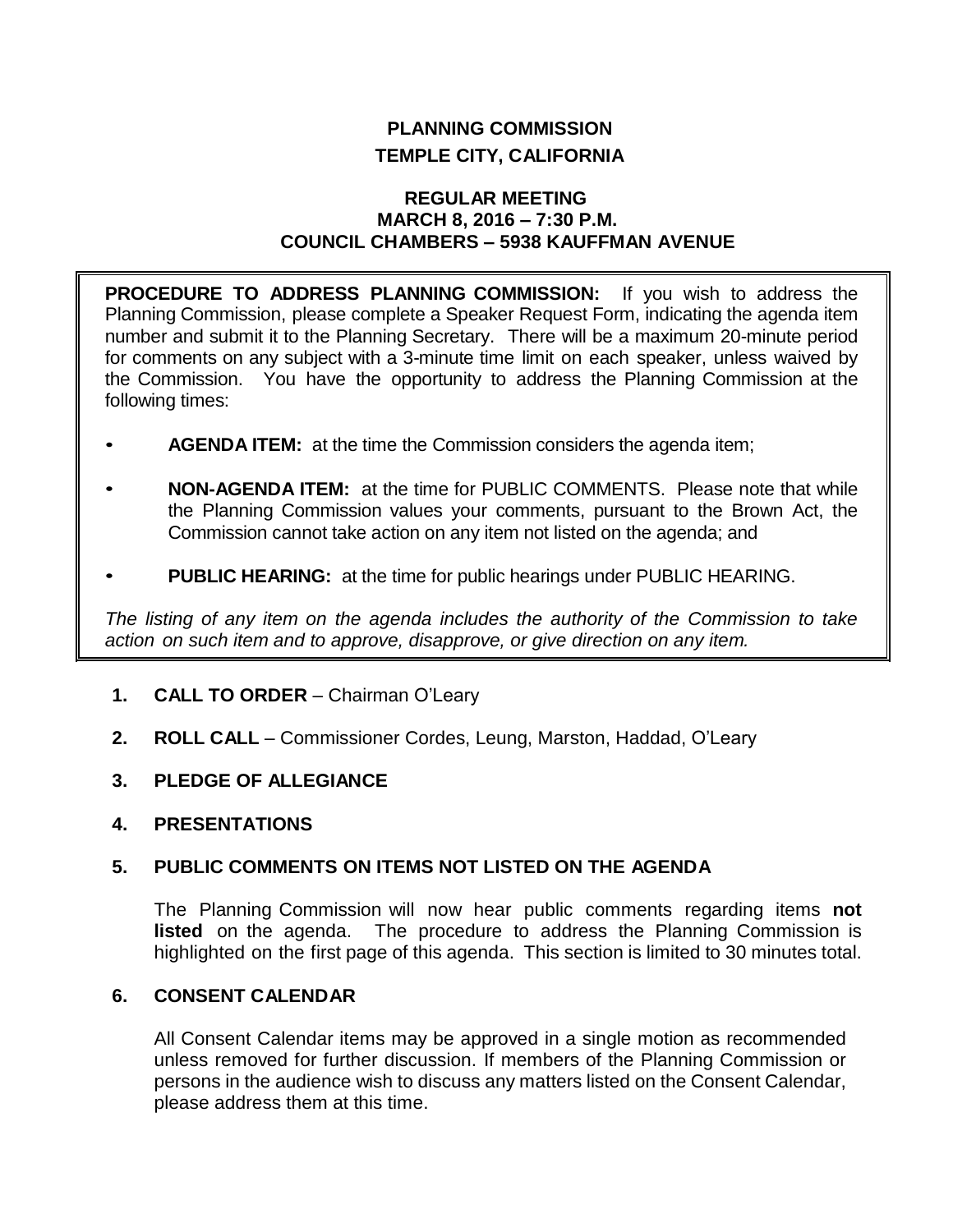Planning Commission Agenda March 8, 2016 Page 2 of 4

Recommendation: Approve Item A per recommendations.

#### A. APPROVAL OF MINUTES

The Planning Commission is requested to review and approve:

1) Minutes of the [Planning Commission Meeting](http://ca-templecity.civicplus.com/DocumentCenter/View/5594) of February 9, 2016.

## **7. PUBLIC HEARING**

A. A request for a conditional use permit [that was continued from April 22, 2014,](http://ca-templecity.civicplus.com/DocumentCenter/View/5592) [to construct a new wireless communications facility located at Bethlehem](http://ca-templecity.civicplus.com/DocumentCenter/View/5592)  [Lutheran Church. The applicant is proposing a 60-foot tall wireless antenna](http://ca-templecity.civicplus.com/DocumentCenter/View/5592)  [tower camouflaged design as a pine tree. The request also includes](http://ca-templecity.civicplus.com/DocumentCenter/View/5592) a 315 [square foot equipment area that would be screened by a new seven-foot tall](http://ca-templecity.civicplus.com/DocumentCenter/View/5592)  [block wall and existing landscaping.](http://ca-templecity.civicplus.com/DocumentCenter/View/5592)

The proposed monopine would be located in the courtyard area utilized by the church surrounded by three existing church buildings. The monopine would consist of a total of 12 antennas that are split into three different sectors mounted 50 to 54 feet from the ground and a 30-inch microwave dish mounted at 37 feet from the ground. The property is located in the R-1 zone, and is designated as Institutional by the City's General Plan.

| Location: | 5319 Halifax Road |
|-----------|-------------------|
|           |                   |

File Number: File 13-174

Project Planner: Adam Gulick

Recommendation:

- 1) Open the Public Hearing item;
- 2) Accept any public testimony; and
- 3) Adopt the resolution finding that the project is exempt from CEQA and approve the project subject to the proposed conditions of approval.
- B. A request for a [modification of a conditional use permit to allow exterior](http://ca-templecity.civicplus.com/DocumentCenter/View/5593)  [modifications for an approved food and drink establishment \(Bistro Na's\) in the](http://ca-templecity.civicplus.com/DocumentCenter/View/5593)  [Camellia Square shopping center. The request](http://ca-templecity.civicplus.com/DocumentCenter/View/5593) includes exterior improvements [around the front entrance facing Las Tunas Drive.](http://ca-templecity.civicplus.com/DocumentCenter/View/5593)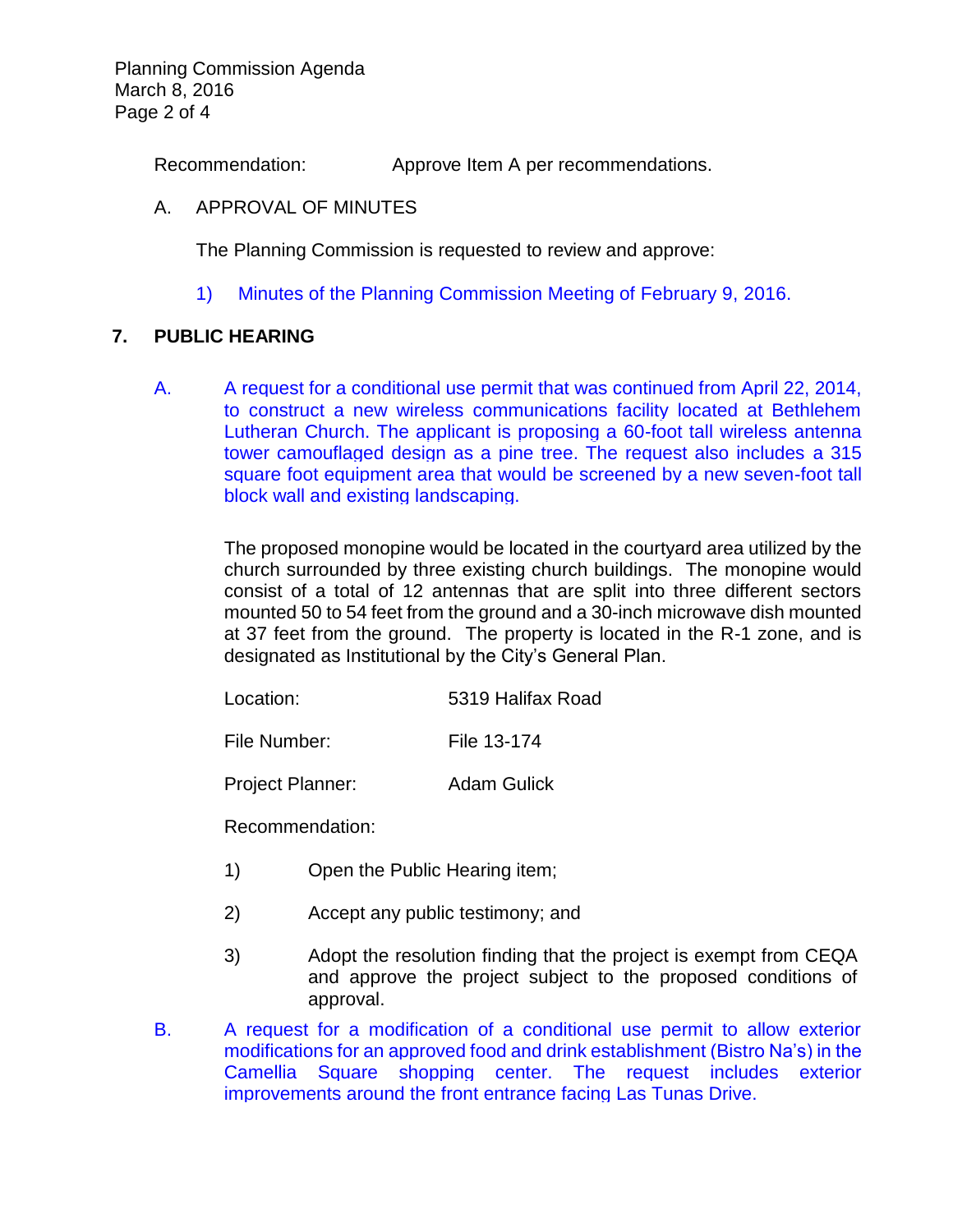The applicant is proposing to modify the storefront for an approved restaurant in the Camellia Square shopping center. The improvements include installing gray brick veneer around the entrance, installing a yellow/gold sign above the entrance, and installing a brown lattice panel with a circular pattern above the sign. The property is located in the C-2, General Commercial zone and is designated as Commercial by the City's General Plan.

Location: 9055 Las Tunas Drive, Unit 105

File Number: File 15-266

Project Planner: Adam Gulick

Recommendation:

- 1) Open the Public Hearing item;
- 2) Accept any public testimony; and
- 3) Recommend that the City Council deny the modification to the conditional use permit.
- **8. UNFINISHED BUSINESS** None
- **9. NEW BUSINESS** None
- **10. COMMUNICATIONS** None

## **11. UPDATE FROM THE COMMUNITY DEVELOPMENT DIRECTOR**

#### **12. COMMISSION ITEMS SEPARATE FROM THE COMMUNITY DEVELOPMENT DIRECTORS REGULAR AGENDA**

- A. COMMISSIONER CORDES
- B. COMMISSIONER LEUNG
- C. COMMISSIONER MARSTON
- D. VICE-CHAIRMAN HADDAD
- E. CHAIRMAN O'LEARY